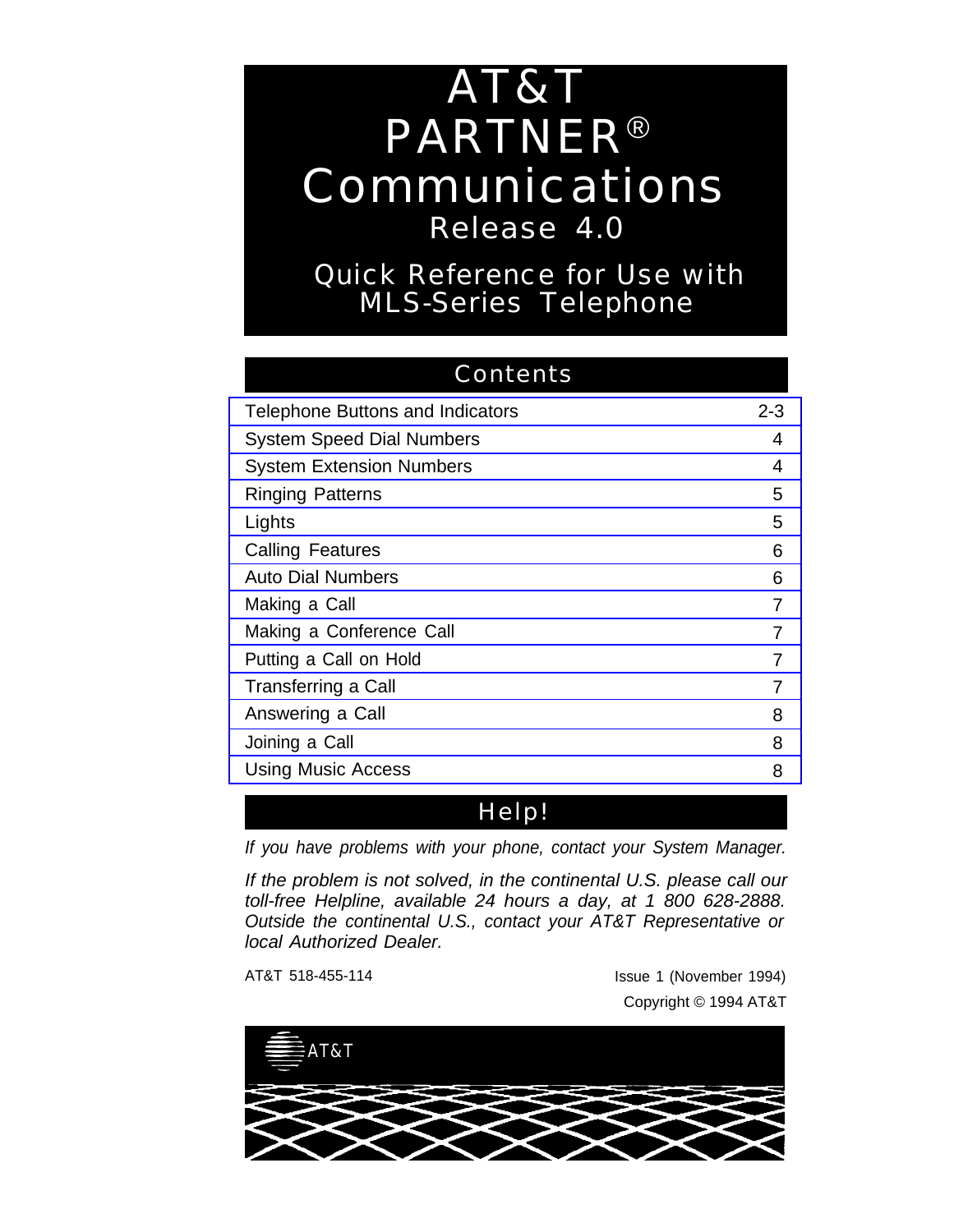### Telephone Buttons and Indicators

<span id="page-1-0"></span>

|                                                                                                                                                                                                                                                                                                                                                                           | ATNT                                                                                | <b>MLS-18D</b>                          |
|---------------------------------------------------------------------------------------------------------------------------------------------------------------------------------------------------------------------------------------------------------------------------------------------------------------------------------------------------------------------------|-------------------------------------------------------------------------------------|-----------------------------------------|
| <b>Display</b><br>[MLS-18D® and MLS-12D® only]<br>When making a call, shows the number dialed and<br>duration of call. When receiving an intercom call, shows<br>the number of the extension calling. When not using the<br>phone, displays today's date and time. (You can adjust<br>the display contrast on the MLS-18D-see "Volume Con-<br>trol Buttons" below right.) | 09/10<br>10:24a                                                                     |                                         |
| <b>Calling Feature Buttons-</b><br>[MLS-18D, MLS-12D, and MLS-12® only]<br>These four buttons, from left to right, are pressed to use<br>the following features: Privacy, Last Number Redial,<br>Recall, and Conference Drop. See p. 6.                                                                                                                                   |                                                                                     |                                         |
| <b>Line Buttons -</b><br>Press to make or answer outside calls. Green and red<br>lights next to each button show what is happening on the<br>line. See "Lights," p. 5.                                                                                                                                                                                                    | Last Num<br>Recall<br>Privacy<br>Line 1<br>Line 2<br>Line 3<br>Intercom<br>Intercom | Drop<br>Line 4                          |
| <b>Intercom Buttons</b><br>Press either button to make or answer an inside<br>(intercom) call to another extension.                                                                                                                                                                                                                                                       | о<br>□<br>Ext.<br>п<br>о<br>Volume<br>Spkr<br>п<br>Δ                                | Speakerphone<br>п<br>Mic<br><b>HFAI</b> |
| <b>Feature Button-</b>                                                                                                                                                                                                                                                                                                                                                    |                                                                                     | $Message$ $\Box$                        |
| [Labeled "Feat" on MLC-6, MDC 9000, and MDW9000]<br>Press to dial Speed Dial numbers (p. 4); to store Auto Dial<br>numbers (p. 6); and (on MLS-6®, MDC 9000, and MDW<br>9000 phones only) to access the Last Number Radial.<br>Recall, and Conference Drop features (p. 6).                                                                                               | Feature<br>1                                                                        | ABC<br>DEF<br>2<br>3                    |
| <b>Conf (Conference) Button-</b>                                                                                                                                                                                                                                                                                                                                          | GHI<br>Conf<br>5<br>4                                                               | JKL<br><b>MNO</b><br>6                  |
| Press to add other parties to your call (p. 7).                                                                                                                                                                                                                                                                                                                           |                                                                                     |                                         |
| <b>Transfer Button-</b><br>[Labeled "Trans" on MLC-6, MDC 9000, and MDW 9000]<br>Press to transfer an outside call to another extension (p. 7).<br><b>Hold Button-</b>                                                                                                                                                                                                    | PQRS<br>Transfer<br>7<br>8<br>Hold<br>¥                                             | wxyz<br>τυν<br>g<br>Oper                |
| Press to put a call on hold (p. 7).                                                                                                                                                                                                                                                                                                                                       |                                                                                     |                                         |
| 2                                                                                                                                                                                                                                                                                                                                                                         |                                                                                     |                                         |

#### Auto Dial Buttons

[MLS-18D, MLS-12D, and MLS-12 only] Stores outside or intercom [Auto Dial numbers](#page-4-0) for dialing with one touch. See p. 6.

#### Spkr (Speaker) Button

On MLS-18D, MLS-12D, and MLS-12 phones, press to dial and speak on your phone without lifting the handset. When you press [Spkr], both the speaker and the microphone come on (indicated by the lights next to the  $[<sub>Sokr</sub>]$ and [Mic] buttons). When the party on the other end answers, you can speak without lifting the handset. (On the MLS-6 phone, press to dial without lifting the handset; when the party answers, lift the handset to speak.)

**Speakerphone Hint:** For more convenient speakerphone operation, leave the microphone on all the time (press [Mic] if the light next to the button is off). When you receive a voice-signaled call (you hear a beep), the person calling can talk to you over your phone's speaker; simply begin speaking to have a hands-free, two-way conversation.

#### Mic (Microphone) Button

[MLS-18D, MLS-12D, and MLS-12 only]

Press [Mic] to turn your microphone on and off. When the green light next to the button is on, the microphone is on and the person on the other end of a call can hear you. To answer calls without lifting the handset, leave the microphone on (see "Speakerphone Hint" above). On a speakerphone call, press [Mic] to mute your voice.

#### Message Light

Flashes to show current settings while changing option settings.

### Volume Control Buttons

Press to decrease ( $\blacktriangledown$ ) or increase ( $\blacktriangle$ ) the volume of the ringer, speaker, and handset.

- To adjust ringer volume, while phone is idle and handset is on the phone, press<sup>V</sup> or **△** .
- To adjust speaker volume, press or ▲ while listening to a call through the speaker.
- To adjust handset earpiece volume, press ▼ or ▲ while listening to a call through the handset.
- To adjust display contrast on an MLS-18D phone, when the phone is idle and the handset is on the phone; press  $[ * ]$ ; then press  $\blacktriangledown$  to decrease the brightness, or ▲ to increase the brightness.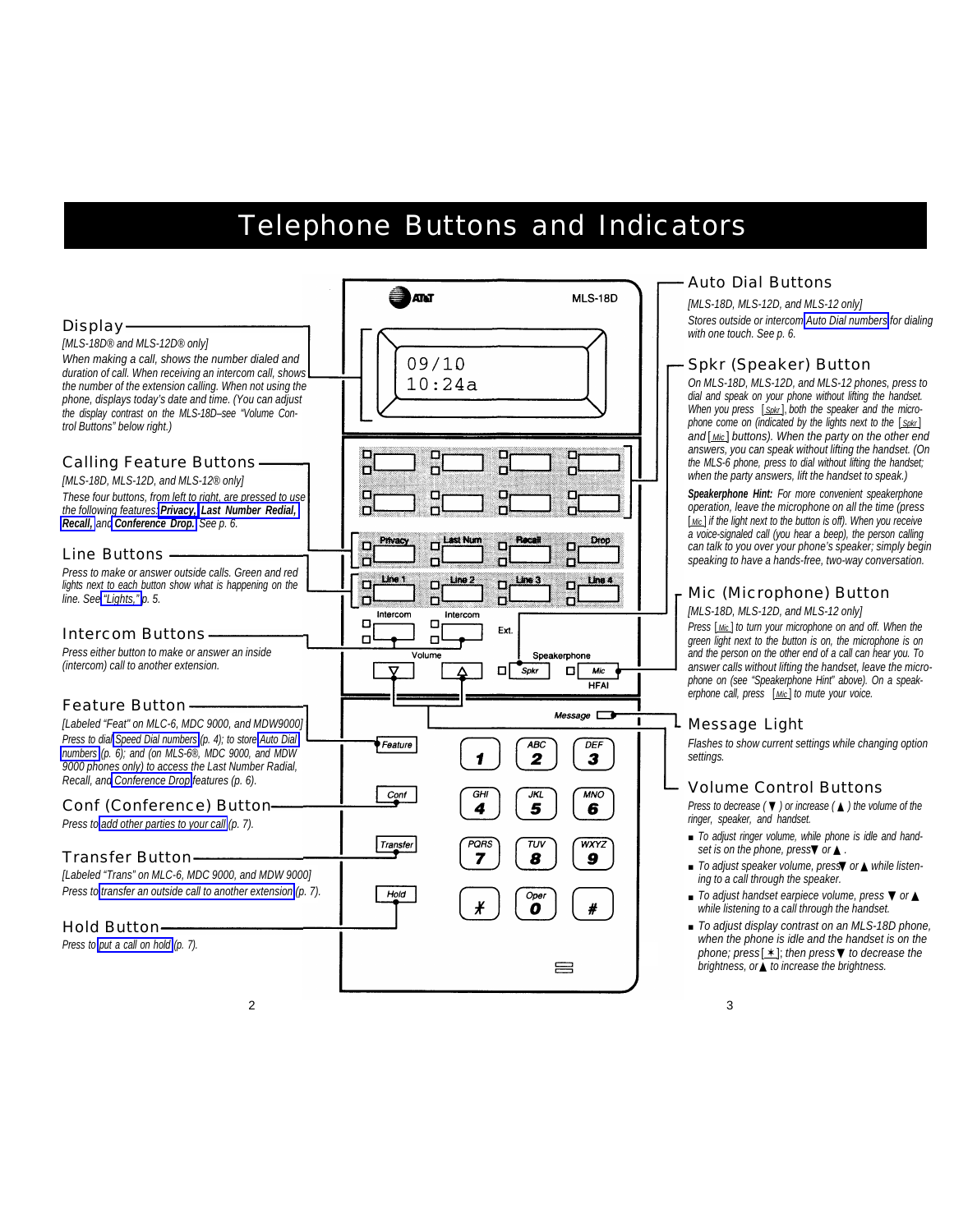## *System Speed Dial Numbers*

<span id="page-2-0"></span>Record System Speed Dial numbers—programmed only at extension 10—in the boxes below. **To dial a System Speed Dial number:** Press [*Feature*] followed by the Dial Code.

| <b>Dial</b><br>Code | <b>Name</b> | <b>Dial</b><br>Code | <b>Name</b> | <b>Dial</b><br>Code | Name |
|---------------------|-------------|---------------------|-------------|---------------------|------|
| 20                  |             | 40                  |             | 60                  |      |
| 21                  |             | 41                  |             | 61                  |      |
| 22                  |             | 42                  |             | 62                  |      |
| 23                  |             | 43                  |             | 63                  |      |
| 24                  |             | 44                  |             | 64                  |      |
| 25                  |             | 45                  |             | 65                  |      |
| 26                  |             | 46                  |             | 66                  |      |
| 27                  |             | 47                  |             | 67                  |      |
| 28                  |             | 48                  |             | 68                  |      |
| 29                  |             | 49                  |             | 69                  |      |
| 30                  |             | 50                  |             | 70                  |      |
| 31                  |             | 51                  |             | 71                  |      |
| 32                  |             | 52                  |             | 72                  |      |
| 33                  |             | 53                  |             | 73                  |      |
| 34                  |             | 54                  |             | 74                  |      |
| 35                  |             | 55                  |             | 75                  |      |
| 36                  |             | 56                  |             | 76                  |      |
| 37                  |             | 57                  |             | 77                  |      |
| 38                  |             | 58                  |             | 78                  |      |
| 39                  |             | 59                  |             | 79                  |      |

### *System Extension Numbers*

Use the boxes below to record the extension number assignments in your system.

**To dial an extension number:** Press [*Intercom*] followed by the extension number. **Example:** to call extension 11, press [*Intercom*] [1] [1].

| Ex <sub>t</sub>   | <b>Name</b> | <b>Ext</b> | <b>Name</b> |
|-------------------|-------------|------------|-------------|
| $\overline{10}$   |             | 16         |             |
| Г<br>4            |             | 7،         |             |
| I<br>12           |             | 18         |             |
| $\blacksquare$ 13 |             | 9          |             |
| I                 |             | 20         |             |
| 15                |             | 21         |             |

MLS-18D, MLS-12D, MLS-12, MLS-6, and PARTNER are registered trademarks of AT&T.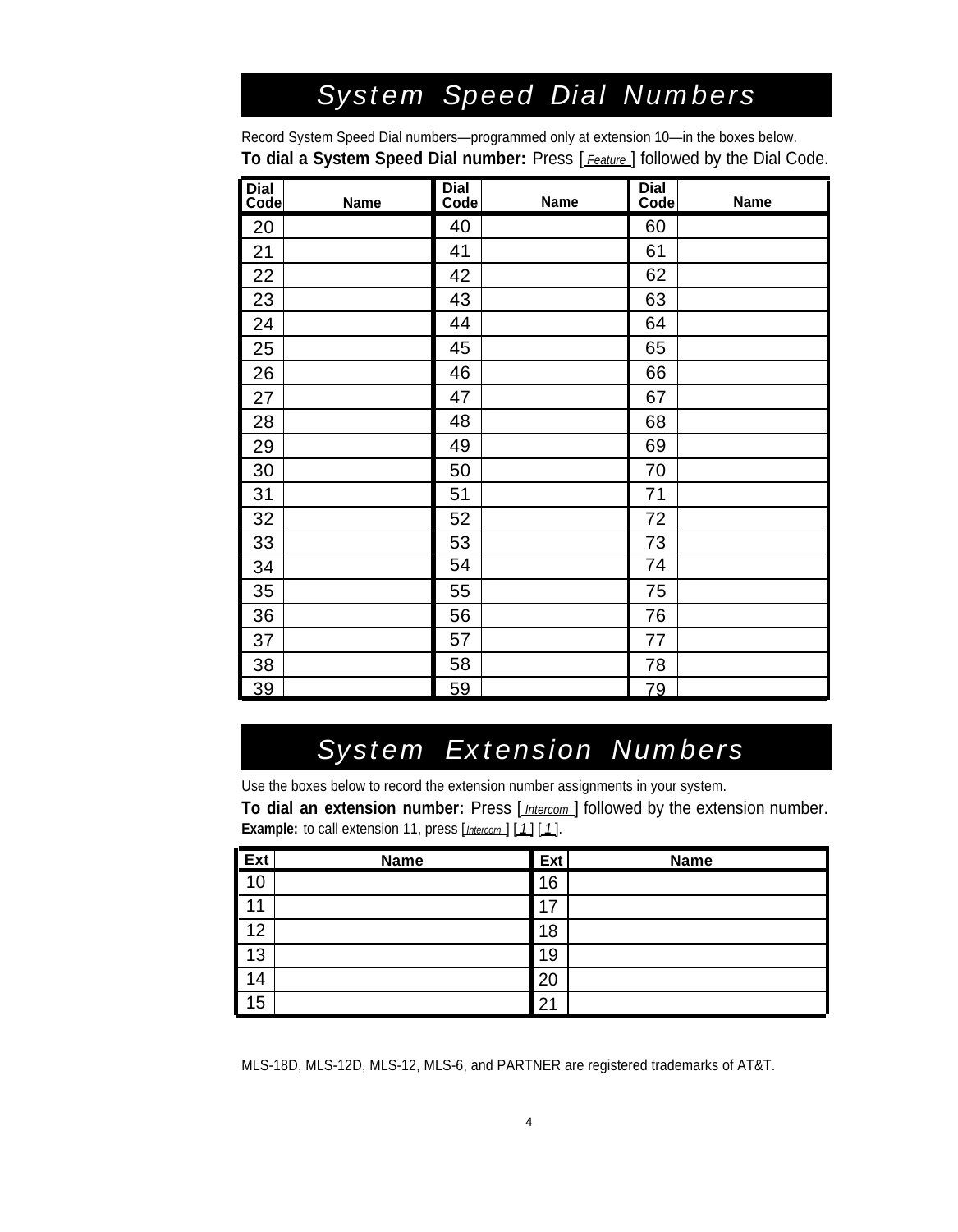### Ringing Patterns

<span id="page-3-0"></span>You can tell the type of call coming in by the way the phone rings:

**Ring...Ring...Ring...Ring...Ring...Ring... Outside Call**

#### **Ring-BEEP...Ring-BEEP...Ring-BEEP... Inside Call**

**Ring-BEEP-BEEP...Ring-BEEP-BEEP... Transferred Call**

If Unique Line Ringing is active, all incoming outside calls on MLSmodel phones ring as follows:

- Line 1—pattern described above.
- Line 2—ascending tone with dip.
- Line 3—descending tone.
- Line 4—mixed tone.

Outside calls transferred to your extension ring with the appropriate Unique Line Ringing pattern followed by two beeps.

### Lights

Red (top) light shows what is happening on the line at ANOTHER extension.

**Green** (bottom) light shows what is happening on the line at YOUR extension.

Steady on: Line is busy.

**Off** (off continuously): Line is idle, available for use.

**Flash** (long on, long off): Call is ringing on the line.

Alternating Red/Green Flash (red on, green on, red on, green on): Appears at all extensions in a conference or joined call.

П

Wink (long on, short off): Call is on hold (anyone with line can pick up).

Flutter (short on, short off): Conference call is on hold.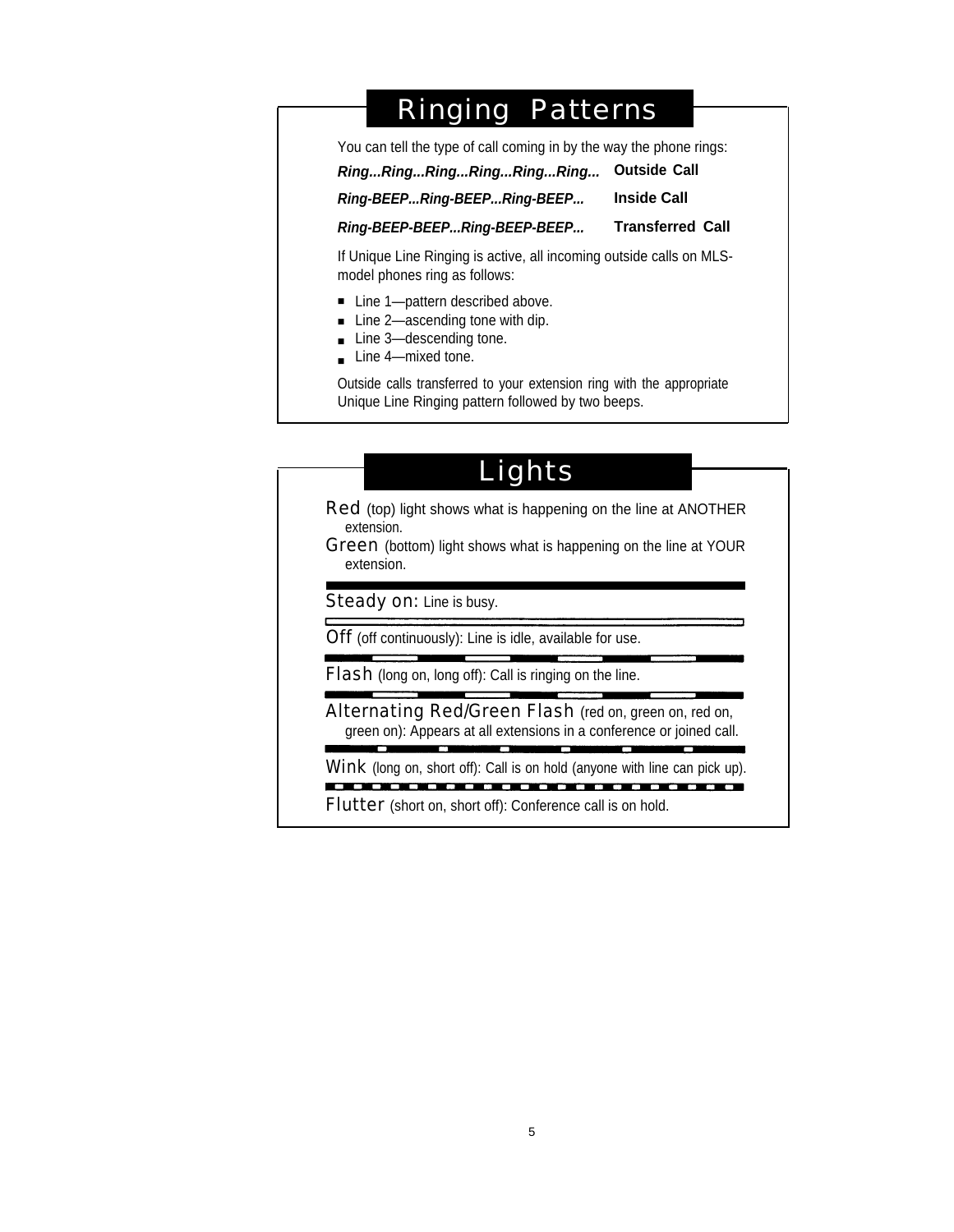# Calling Features

<span id="page-4-0"></span>To use these features on an MLS-18D, MLS-12D, or MLS-12 phone, press the calling feature button. To use on an MLS-6, MLC-6, MDC 9000, or MDW 9000 phone, press [Feature] plus the 2-digit code.

| Privacy<br>Not Available<br>Press [ <i>Privacy</i> ]<br>Press again to turn off<br>is on.<br>Last Number<br>Press [Last Num]<br>Press $[$ <i>Feature</i> $]$ $[$ $[$ $]$ $[$ $[$ $5]$<br>Redial<br>ber you dialed. Useful for<br>redialing a busy number.<br>Recall<br>Press $[$ Feature $]$ $[$ $0]$ $[$ $3]$<br>Press [ Recall ]<br>dial tone.<br>Conference | <b>Feature</b> | <b>How to Use</b><br>on MLS-6,<br><b>MLC-6, MDC 9000,</b><br>or MDW 9000 | <b>How to Use on</b><br><b>MLS-18D, MLS-12D,</b><br>and MLS-12 | <b>Description</b>                                                                                                                                                                                                             |
|----------------------------------------------------------------------------------------------------------------------------------------------------------------------------------------------------------------------------------------------------------------------------------------------------------------------------------------------------------------|----------------|--------------------------------------------------------------------------|----------------------------------------------------------------|--------------------------------------------------------------------------------------------------------------------------------------------------------------------------------------------------------------------------------|
|                                                                                                                                                                                                                                                                                                                                                                |                |                                                                          |                                                                | Prevents other people with the<br>same line from joining your<br>calls. A steady green light next<br>to [ <i>Privacy</i> ] shows that Privacy                                                                                  |
|                                                                                                                                                                                                                                                                                                                                                                |                |                                                                          |                                                                | Redials the last outside num-                                                                                                                                                                                                  |
|                                                                                                                                                                                                                                                                                                                                                                |                |                                                                          |                                                                | "Recalls" a dial tone. If you are<br>not on a PBX or Centrex, use<br>Recall to end a call without<br>hanging up-you will get a dial<br>tone and can then make<br>another call. Othenvise, use<br>Recall to get the PBX/Centrex |
| conference call.<br>Drop                                                                                                                                                                                                                                                                                                                                       |                | Press $[Feature] [ 0] [ 6]$                                              | Press [ <i>Drop</i> ]                                          | Drops the last party added to a                                                                                                                                                                                                |

# Auto Dial Numbers

#### **To store an extension number or outside number for one-touch dialing:**

- 1. Press [*Feature* ] [ 0 ] [ 0 ].
- 2. Press a programmable [Auto Dial button](#page-1-0) (see p. 3).
- 3. Press left [*Intercom* ] and dial the extension number, or dial the telephone number up to 20 digits, including special functions, see box below.

(To set up an Auto Dial button for group paging, press  $[\underline{\text{Intercom}}] [\ast] [\underline{7}]$ ; for Music Access, press  $[$  *Intercom*  $]$   $[ 1 ]$   $[ 5 ]$ .)

- 4. To store additional Auto Dial numbers, repeat Steps 2 and 3.
- 5. Press [Feature] [0] [0] when you are done.

| To insert a         | Press               |
|---------------------|---------------------|
| Pause (1.5 seconds) | $[$ Hold            |
| Recall              | $[$ Spkr $]$        |
| <b>Stop</b>         | Mic                 |
| Touch-Tone Enable   | [ <i>Transfer</i> ] |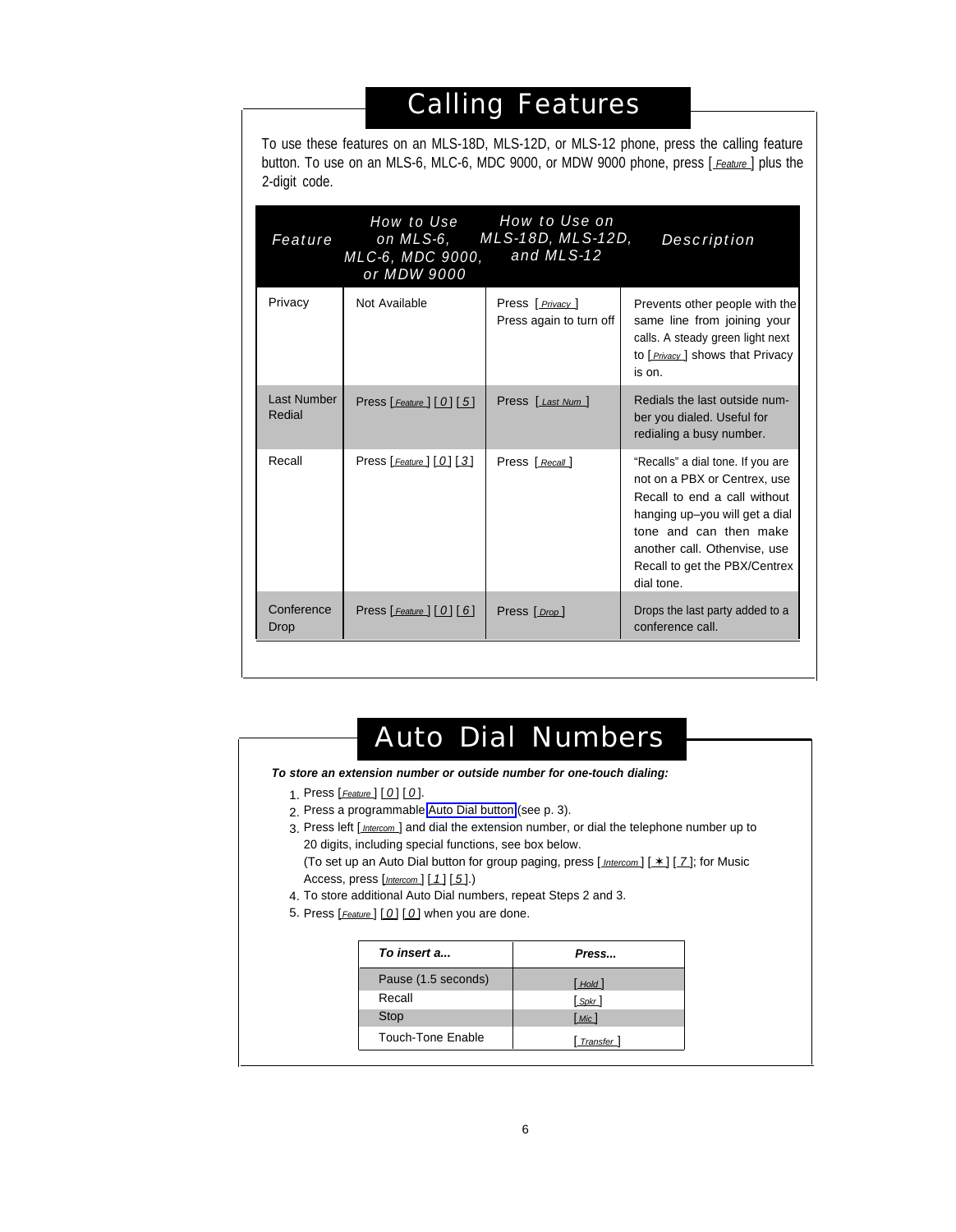### *Making a Call*

<span id="page-5-0"></span>

| Outside:<br>$Line$ +<br>Phone Number                                                                                                                | To call an outside party:<br>1. Press an idle (not lit) line button.<br>2. Lift the handset.<br>3. Dial the telephone number.                                                                                                                                                                                                                                                                                                                                                                                   |
|-----------------------------------------------------------------------------------------------------------------------------------------------------|-----------------------------------------------------------------------------------------------------------------------------------------------------------------------------------------------------------------------------------------------------------------------------------------------------------------------------------------------------------------------------------------------------------------------------------------------------------------------------------------------------------------|
| Inside-Ringing:<br>$[$ Intercom $]$ +<br><b>Extension Number</b><br>Inside-voice-signaling:<br>$[$ Intecon $] + [ * ] +$<br><b>Extension Number</b> | To call an inside party (another extension):<br>1. Press an idle (not lit) [ <i>Intercom</i> ] button.<br>2. Lift the handset.<br>3. To ring the extension, dial the two-digit extension number, (or to voice<br>signal an MLS phone's speaker, dial $[*]$ plus the extension number).<br>NOTE: If you lift the handset without pressing a button, you get the first<br>available line or the intercom, depending on your phone's automatic line<br>selection.                                                  |
| $[$ Intercom $] + [ * ] [ 7 ]$                                                                                                                      | To page all extensions with MLS-model phones:<br>1. Press an idle (not lit) [Intercom] button.<br>2. Dial $[\cdot \cdot]$ [7]. When you hear a beep, speak into the handset.<br>Your voice is heard on all MLS phone speakers. If a user picks up, the<br>page becomes an intercom call to that user.                                                                                                                                                                                                           |
|                                                                                                                                                     | <b>Making</b> a<br><b>Conference Call</b>                                                                                                                                                                                                                                                                                                                                                                                                                                                                       |
| Telephone or Extension<br>Number + $[_{Conf}]$ +<br>Telephone or Extension<br>Number + [ Cont]                                                      | To add parties to a call (max. 2 parties plus you):<br>1. Call the first party (can use Speed Dial or Auto Dial buttons).<br>2. After the first party answers, press [ <i>cont</i> ].<br>3. Press an idle line button and call the second party (or press<br>[Intercom] and dial an extension number to add an inside party).<br>4. After the second party answers, press [ <i>Cont</i> ] again.<br>You are connected with both parties. The lights at all extensions in the<br>conference flash red and green. |
| To Drop:<br>[ <i>Drop</i> ] (MLS-18D, MLS-<br>12D, and MLS-12) or<br>[Feature] [0] [6] (MLS-6<br>MLC-6, MDC 9000, and                               | To drop the last party added to the call:<br>On MLS-18D, MLS-12D, and MLS-12 phones: Press [ <i>Drop</i> ].<br>On MLS-6, MLC-6, MDC 9000, and MDW 9000 phones: Press<br>$[$ Feature $]$ $[$ $0]$ $[$ $6]$ .<br>NOTE: You cannot add more than 2 other parties, transfer a conference<br>call, or join a conference call.                                                                                                                                                                                        |
| MDW 9000)                                                                                                                                           | <b>Putting a Call on Hold</b>                                                                                                                                                                                                                                                                                                                                                                                                                                                                                   |
| To Hold:<br>$[$ Hold $]$<br>To Pick Up:<br>Line                                                                                                     | To put an outside or intercom call on hold:<br>1. Press [ <i>Hold</i> ].<br>To pick up a held call:<br>1. Press the held line button.<br>2. Lift the handset.                                                                                                                                                                                                                                                                                                                                                   |
|                                                                                                                                                     | <b>Transferring a Call</b>                                                                                                                                                                                                                                                                                                                                                                                                                                                                                      |
| $Transfer$ +<br><b>Extension Number</b>                                                                                                             | To pass a call to another extension:<br>1. While active on the call, press [ <i>Transter</i> ].<br>The call is put on hold and you hear intercom dial tone.<br>2. Dial the extension to which you want the call transferred.<br>3. When someone answers, anounce the call, then hang up.<br>If no one answers or the call is refused, to reconnect to the caller, press<br>the line button next to the winking green light.                                                                                     |